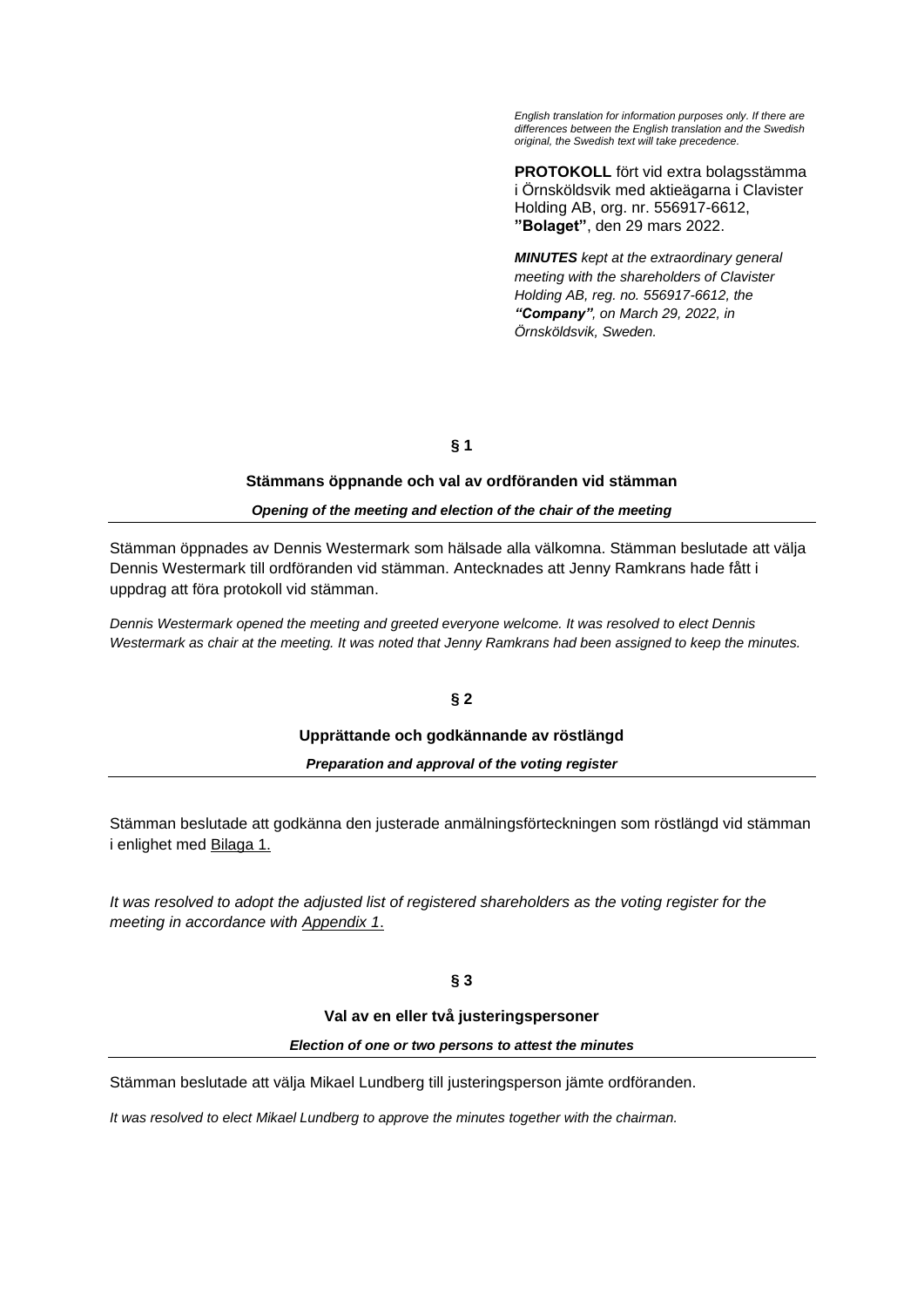**§ 4**

### **Prövning om stämman blivit behörigen sammankallad**

*Determination of whether the meeting was duly convened*

Stämman beslutade att förklara stämman behörigen sammankallad.

*It was resolved to declare the meeting duly convened.*

**§ 5**

### **Godkännande av dagordning**

#### *Approval of the agenda*

Stämman beslutade att godkänna det i kallelsen intagna förslaget till dagordning.

*It was resolved to approve the agenda proposed in the notice of the meeting.*

**§ 6**

#### **Beslut om antal styrelseledamöter**

## *Resolution on the number of directors*

Stämman beslutade, i enlighet med det förslag som lagts fram av aktieägare representerande cirka 28 procent av antalet aktier i bolaget och likaledes biträtts av valberedningen, att styrelsen fram tills slutet av nästa årsstämma ska bestå av tre (3) ledamöter utan suppleanter.

*It was resolved, in accordance with the proposal that has been presented by shareholders representing approximately 28 per cent of the number of shares in the Company and thereto acceded by the nomination committee, that the board of directors is to consist of three (3) directors with no deputies, for the period until the end of the next annual general meeting.*

**§ 7**

### **Beslut om styrelsearvoden**

## *Resolution on fees for the board of directors*

Stämman beslutade, i enlighet med det förslag som lagts fram av aktieägare representerande cirka 28 procent av antalet aktier i bolaget och som likaledes biträtts av valberedningen, att årsarvode till styrelseledamöter för tiden intill nästa årsstämma ska utgå med 450 000 kronor till styrelsens ordförande och med 225 000 kronor till var och en av de övriga styrelseledamöterna som inte är anställda i koncernen. Vidare beslutades att endast revisionsutskottet ska bibehållas och att arbete i utskottet ska ske inom ramen för det ordinarie styrelsearvodet.

*It was resolved, in accordance with the proposal that has been presented by shareholders representing approximately 28 per cent of the shares in the Company and thereto acceded by the nomination committee, that annual fee to the directors for the period until the next annual general meeting will be paid with SEK 450,000 to*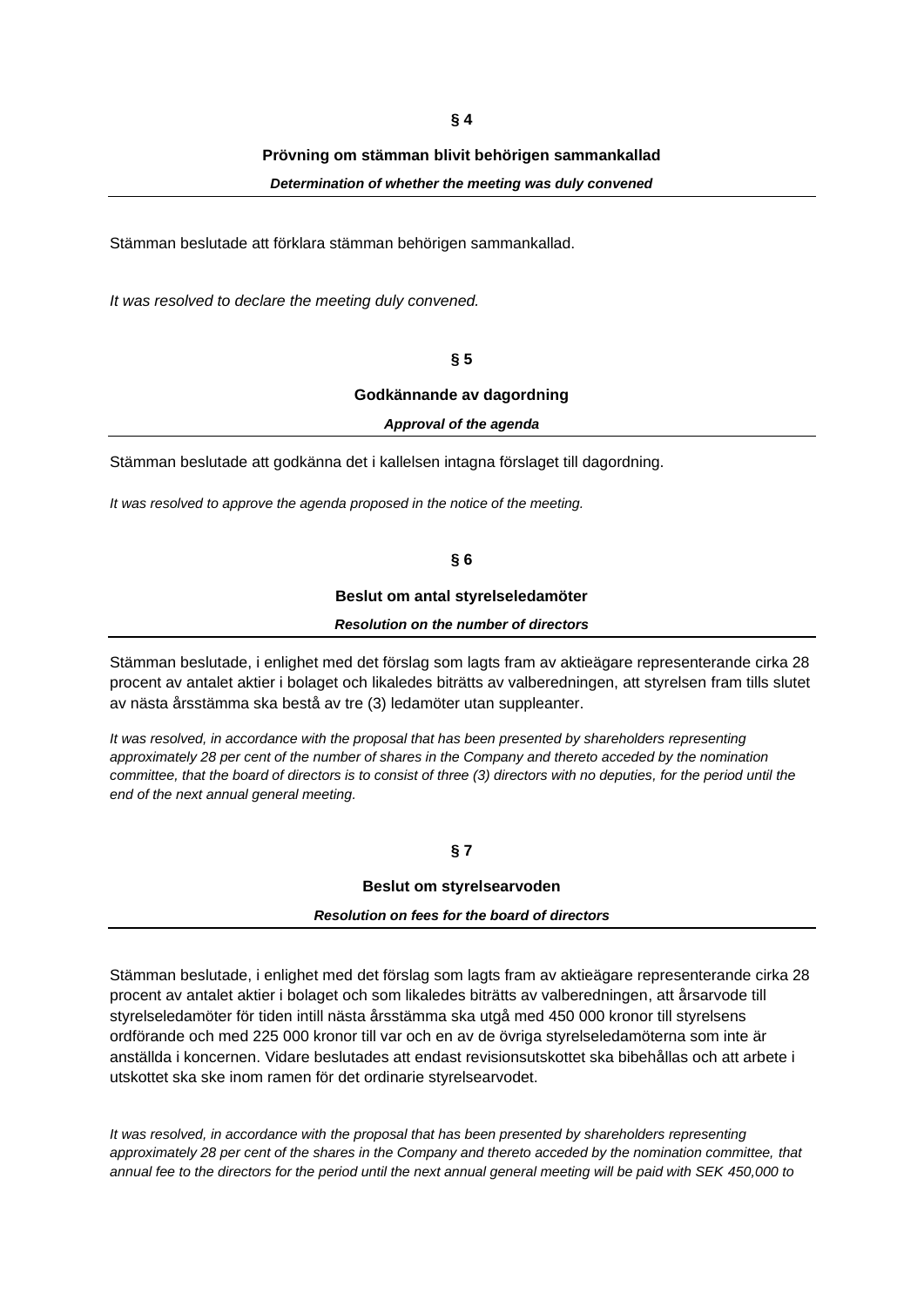*the chair of the board and SEK 225,000 to each of the other directors who are not employees of the group. It was further resolved that only the audit committee shall be retained and that work in the committee shall be executed within the framework of the ordinary board fee.* 

## **§ 8**

## **Val av styrelse**

# *Election of board of directors*

Stämman beslutade, i enlighet med det förslag som lagts fram av aktieägare representerande cirka 28 procent av antalet aktier i bolaget och som likaledes biträtts av valberedningen, om omval av Jan Frykhammar och Staffan Dahlström samt om nyval av Stina Slottsjö till styrelseledamöter fram tills slutet av nästa årsstämma. Stämman beslutade att utse Jan Frykhammar till styrelsens ordförande.

*It was resolved, in accordance with the proposal that has been presented by shareholders representing approximately 28 per cent of the shares in the Company and thereto acceded by the nomination committee, for the period up until the closing of the next annual general meeting, to re-elect Jan Frykhammar and Staffan Dahlström as directors and to elect Stina Slottsjö as a new director. It was resolved to elect Jan Frykhammar as chair of the board.* 

## **§ 9**

### **Avslutande av stämman**

*Closing of the meeting*

Ordförande förklarade stämman avslutad.

*The chair of the meeting declared the meeting closed.*

[Underskrifter på nästa sida]

\_\_\_\_\_\_\_\_\_\_\_\_\_\_\_

*[Signatures on the following page]*